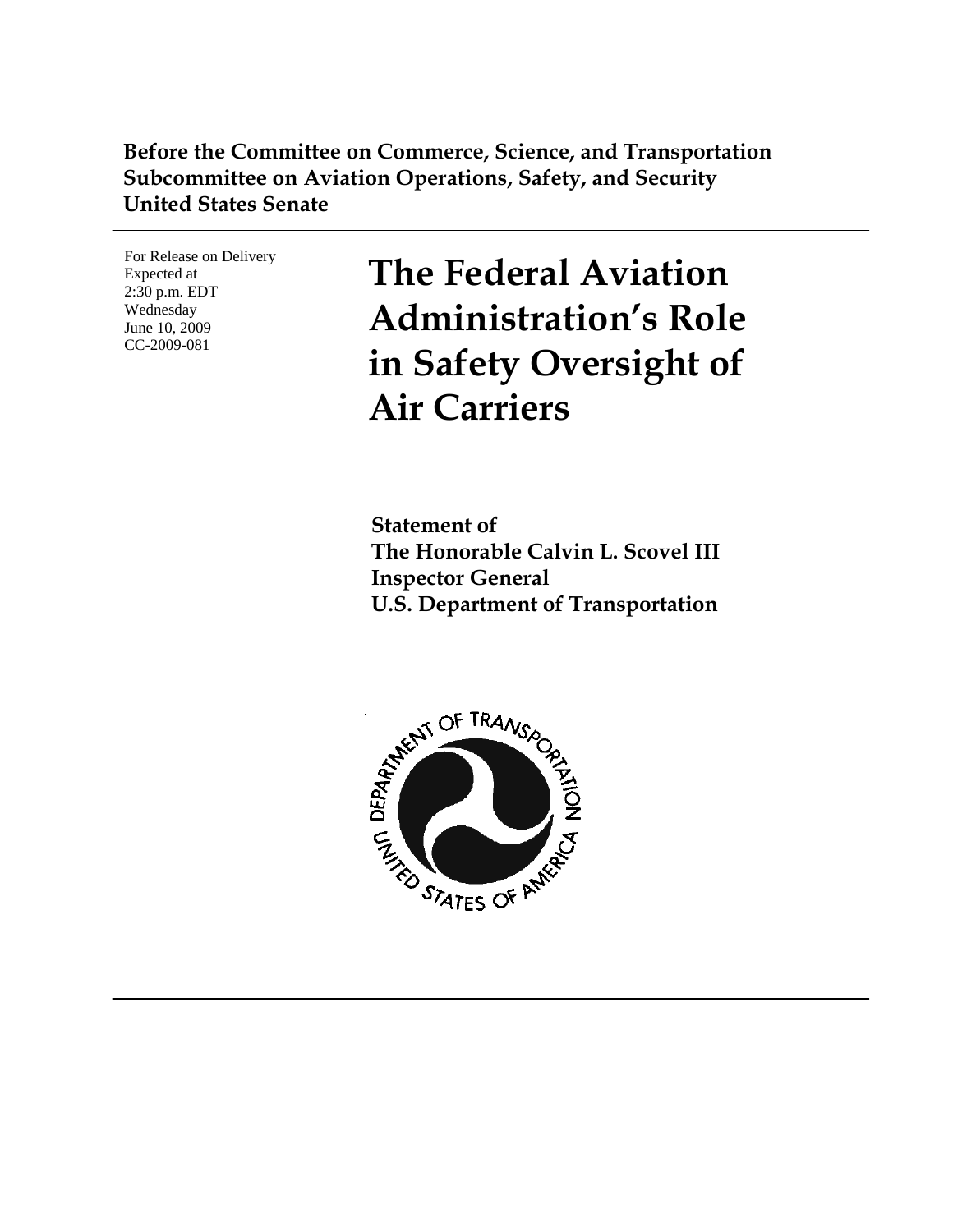Chairman Dorgan, Ranking Member DeMint, and Members of the Subcommittee:

We appreciate the opportunity to testify today regarding the Federal Aviation Administration's (FAA) role in the oversight of air carriers. Ensuring that airlines safely meet the demand for air travel is of paramount importance to the flying public and the national economy; this remains one of the top priorities for the Department of Transportation.

Safety is a shared responsibility among FAA, aircraft manufacturers, airlines, and airports. Together, all four form a series of overlapping controls to keep the system safe. The past several years have been one of the safest periods in history for the aviation industry. This is largely due to the dedicated efforts of the professionals within FAA and throughout the industry as well as significant advances in aviation technology.

In January, we witnessed a dramatic example of aviation safety at its best when U.S. Airways flight 1549 made an emergency landing in the Hudson River, and, miraculously, all 155 passengers and crew survived due to the skillful efforts of the pilot and crew. However, the tragic accident in February of Colgan flight 3407, which resulted in 50 fatalities, underscores the need for constant vigilance over aviation safety on the part of all stakeholders.

Last month, the National Transportation Safety Board (NTSB) held a preliminary hearing into the cause of that accident, in which some evidence suggested that pilot training and fatigue may have contributed to the crash. The NTSB has identified these issues as areas of concern for all air carriers; however, they are particularly critical at regional carriers. The last six fatal Part  $121<sup>1</sup>$  $121<sup>1</sup>$  accidents involved regional air carriers, and the NTSB has cited pilot performance as a potential contributory factor in four of those accidents.

As a result of that hearing, Mr. Chairman, you, along with Committee Chairman Rockefeller, Committee Ranking Member Hutchison, and Ranking Subcommittee Member DeMint, requested that our office begin a review to include FAA's standards for certification of commercial pilot training programs and licensing, FAA's oversight of those programs, and the Agency's ability to verify that pilots have the appropriate qualifications and training to operate specific aircraft. You also requested that we review FAA regulations and airline policies regarding crew rest requirements, including the role of pilots' domicile and duty locations, and FAA's and air carriers' (both mainline and regional) oversight and enforcement of those regulations and policies. We are in the preliminary stages of this extensive review, and, as part of the discussion today, we would like to address how we intend to proceed with that audit.

<span id="page-1-0"></span><sup>1&</sup>lt;br><sup>1</sup> 14 CFR 121 Operating Requirements: Domestic, Flag, and Supplemental Operations. This FAA regulation governs commercial air carriers, including regional air carriers, with primarily scheduled flights.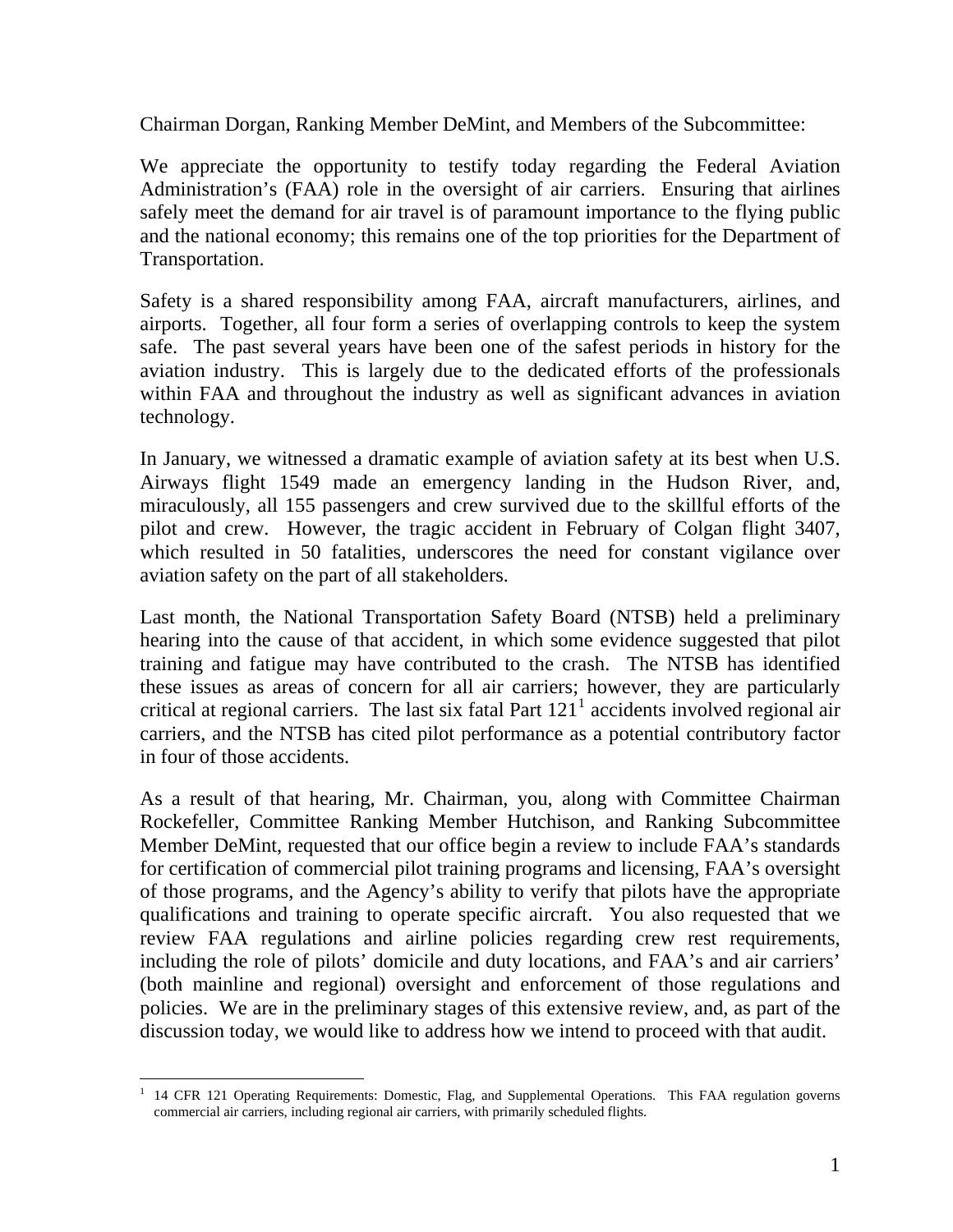A key focus of this review, Mr. Chairman, is that FAA maintains it has one level of safety for all types of air carrier operations. Yet, we have overseen the application of that standard for years and have concerns. In short, our past work has disclosed serious lapses in FAA's safety oversight and inconsistencies in how its rules and regulations are enforced. Today, I would like to cover three areas: (1) vulnerabilities in FAA's oversight of safety, (2) differences between mainline and regional air carrier operations, and (3) our plan to address the Committee's and Subcommittee's new request for additional safety work.

# **VULNERABILITIES IN FAA'S OVERSIGHT OF SAFETY**

While FAA has made progress toward improving aspects of its safety oversight, such as clarifying guidance to inspectors who monitor air carriers and repair stations, we continue to find weaknesses. For example, a year has passed since we last testified before this Subcommittee regarding  $FAA$ 's oversight of the aviation industry.<sup>[2](#page-2-0)</sup> That hearing highlighted weaknesses in FAA's national program for risk-based oversight, known as the Air Transportation Oversight System (ATOS), and in airline compliance with safety directives. While the safety lapses discussed at the hearing indicated problems with one airline's compliance, many stakeholders were concerned that they could be symptomatic of much deeper problems with FAA's air carrier oversight on a systemwide level. Since then, our work has focused on determining whether the kind of problems we reported on last year are unique to one air carrier and one FAA oversight office. We have determined the problems were not limited to that office and carrier, and we continue to believe the key to addressing this problem is better national FAA oversight.

In preparation for this hearing, we have identified serious vulnerabilities in five critical FAA programs for oversight of the aviation industry: risk-based inspections, repair stations, aging aircraft, disclosures of safety violations made through the Aviation Safety Action Program (ASAP), and whistleblower complaints.

## **Vulnerabilities in FAA's National Program for Risk-Based Oversight— The Air Transportation Oversight System**

More than 10 years ago, FAA initiated ATOS, its risk-based oversight approach to air carrier oversight. ATOS was designed to permit FAA to focus inspections on areas of highest risk and maximize the use of inspection resources. We have always supported the concept of ATOS as FAA would never have enough inspectors to continuously monitor all aspects of a constantly changing aviation industry. However, since 2002, we have reported that FAA needs to develop national oversight processes to ensure the program is effectively and consistently implemented. In 2005, we found that

<span id="page-2-0"></span><sup>&</sup>lt;sup>2</sup> OIG Testimony Number CC-2008-067, "Key Safety Challenges Facing the FAA," April 10, 2008. OIG reports and testimonies are available on our website: [www.oig.dot.gov.](http://www.oig.dot.gov/)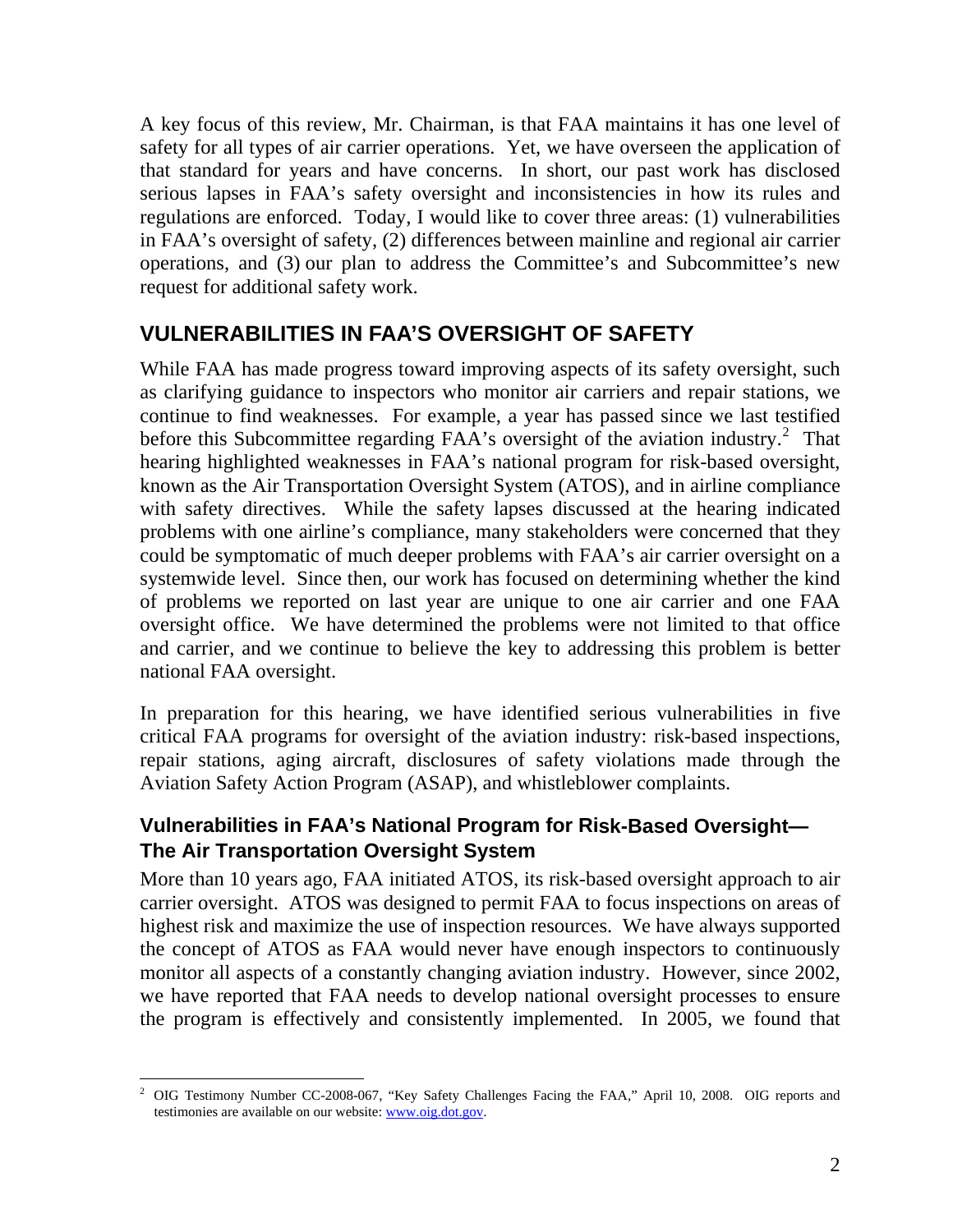inspectors did not complete 26 percent of planned ATOS inspections—half of these were in identified risk  $\arccos^3$  $\arccos^3$  such as maintenance personnel qualifications.

Last year, we reported that weaknesses in FAA's implementation of ATOS allowed airworthiness directive (AD) compliance issues in Southwest Airlines' (SWA) maintenance program to go undetected for several years.<sup>[4](#page-3-1)</sup> We found that FAA inspectors had not reviewed SWA's system for compliance with ADs since 1999. In fact, at the time of our review, FAA inspectors had not completed 21 key inspections for at least 5 years. While FAA has subsequently completed some of these inspections, 4 of the 21 inspections were still incomplete at the time we testified before this Subcommittee; some had not been completed for nearly 8 years.

We have recommended that FAA implement a process to track field office inspections and alert the local, regional, and Headquarters offices to overdue inspections required through ATOS. While FAA has implemented a system to track field office inspections, it is unclear whether it has taken any actions in response to identified overdue inspections. At the request of the Subcommittee, we are currently performing a review of FAA's implementation of ATOS and will address this issue as part of that review.

Thus far, we have determined that lapses in oversight inspections were not limited to SWA—FAA oversight offices for seven other major air carriers also missed ATOS inspections. We have found that these missed inspections were in critical maintenance areas such as AD Management, the Continuing Analysis and Surveillance System  $(CASS)$ ,<sup>[5](#page-3-2)</sup> and the Engineering and Major Alterations Program. Some inspections had been allowed to lapse beyond the 5-year inspection cycle by nearly 2 years.

As part of this review, we are also assessing FAA's recent transition of regional air carriers into the ATOS program. FAA inspectors responsible for oversight of large, commercial air carriers have been using this risk-based system for several years, but the majority of FAA offices responsible for oversight of regional air carriers have only recently transitioned to ATOS. This is a completely new way of conducting oversight, and inspectors we interviewed stated that ATOS applies more to large carrier operations and needs to be revised to fit the operations unique to smaller air carriers. We plan to issue our report later this year.

 $\overline{a}$ 

<span id="page-3-0"></span><sup>&</sup>lt;sup>3</sup> OIG Report Number AV-2005-062, "FAA Safety Oversight of an Air Carrier Industry in Transition," June 3, 2005.

<span id="page-3-1"></span>OIG Report Number AV-2008-057, "Review of FAA's Oversight of Airlines and Use of Regulatory Partnership Programs," June 30, 2008. 5

<span id="page-3-2"></span><sup>&</sup>lt;sup>5</sup> FAA requires air carriers to maintain a CASS, which monitors and analyzes the performance and effectiveness of their inspection and maintenance programs.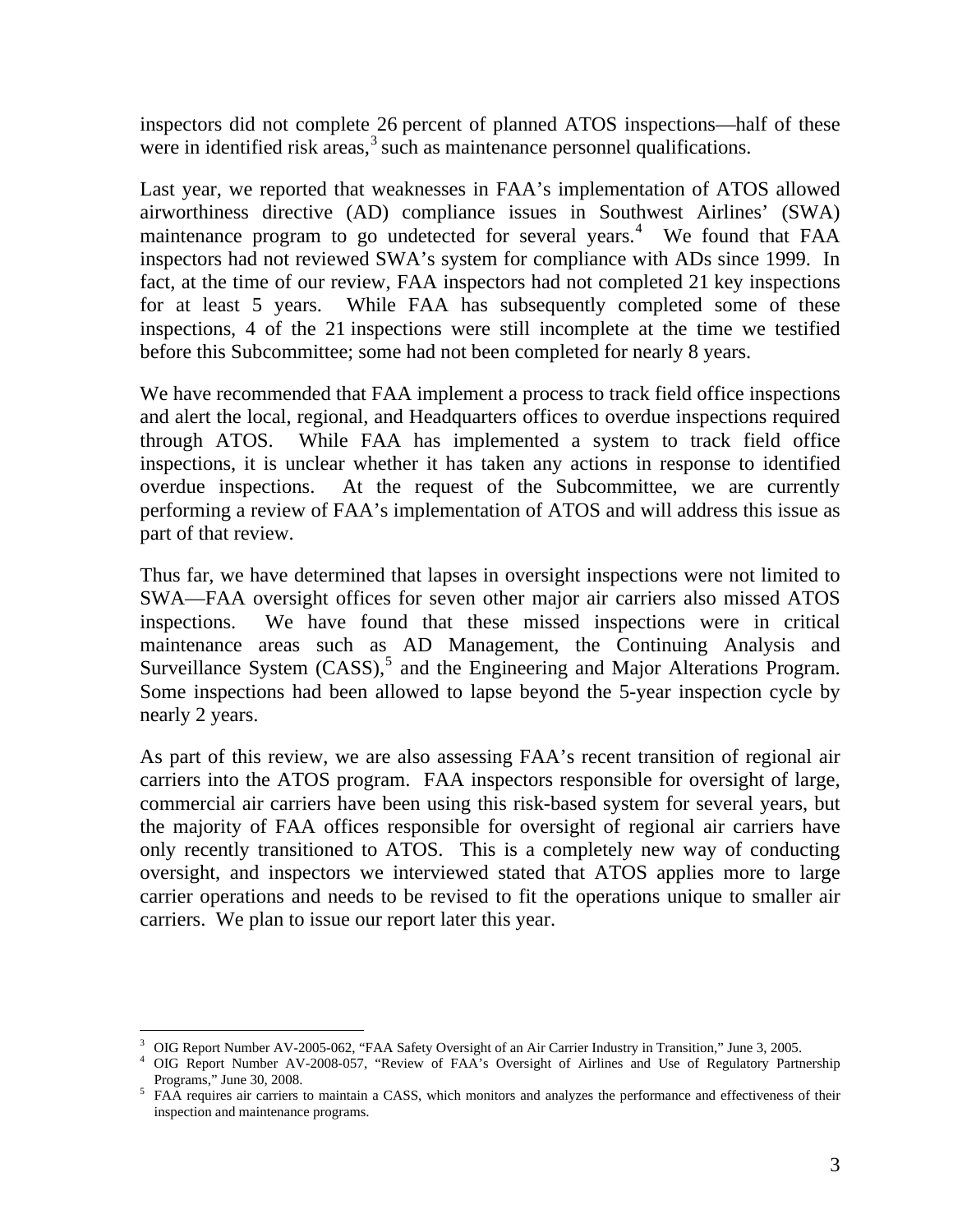### **Ineffective Oversight of Repair Stations**

Our work has also shown that FAA's oversight of repair stations has struggled to keep pace with the dynamic changes occurring in that industry. Repair stations are rapidly growing as a primary source for aircraft maintenance as air carriers increasingly outsource maintenance in an effort to reduce costs. This is an area of particular concern for regional carriers since they outsource as much as 50 percent of their maintenance to repair stations. The NTSB's investigation into the January 2003 crash of Air Midwest flight 5481 (a regional air carrier), in which there were 21 fatalities, identified serious lapses in the carrier's oversight of outsourced maintenance as a contributory cause of that accident.

In 2005, FAA established a risk-based oversight system for repair stations. However, this system does not include non-certificated repair facilities that perform critical maintenance.<sup>[6](#page-4-0)</sup> To address this concern, FAA issued guidance in 2007 that required inspectors to evaluate air carriers' contracted maintenance providers and determine which ones performed critical maintenance and whether they were FAA-certificated. However, the guidance did not provide effective procedures for inspectors to do so, and FAA is now trying to develop a new method to capture these data.

Another issue we identified was air carriers' inadequate training of mechanics at noncertificated facilities. We found carriers provided from as little as 1 hour of video training for mechanics to as much as 11 hours of combined classroom and video instruction.

In 2008, we reported that while FAA established a system for air carriers to report the volume of outsourced repairs, it was inadequate because air carriers are not required to report this information.<sup>[7](#page-4-1)</sup> When they do voluntarily report it, FAA does not require that they list *all* repair stations performing repairs to critical components<sup>[8](#page-4-2)</sup> or that FAA inspectors validate the information. FAA is reevaluating this system in response to our report and expects to implement system improvements by the end of August 2009.

Gathering adequate data to target inspections is important since FAA does not have a specific policy governing when inspectors should initially visit repair stations performing substantial maintenance for air carriers. We found significant delays between FAA's initial approval of repair stations and its first inspections at those locations. For example, during a 3-year period, FAA inspectors reviewed only 4 of 15 substantial maintenance providers used by 1 air carrier. Among those uninspected

 $\overline{a}$ <sup>6</sup> OIG Report Number AV-2006-031, "Air Carriers' Use of Non-Certificated Repair Facilities," December 15, 2005.

<span id="page-4-1"></span><span id="page-4-0"></span><sup>&</sup>lt;sup>7</sup> OIG Report Number AV-2008-090, "Air Carriers' Outsourcing of Aircraft Maintenance," September 30, 2008.

<span id="page-4-2"></span><sup>&</sup>lt;sup>8</sup> For the purposes of our report, we used the term "critical components" to identify those components that are significant to the overall airworthiness of the aircraft, such as landing gear, brakes, and hydraulics. FAA does not use this term or include these types of components in its definition of substantial maintenance. FAA defines substantial maintenance as major airframe maintenance checks; significant engine work (e.g., complete teardown/overhaul); major alterations or major repairs performed on airframes, engines, or propellers; repairs made to emergency equipment; and/or aircraft painting.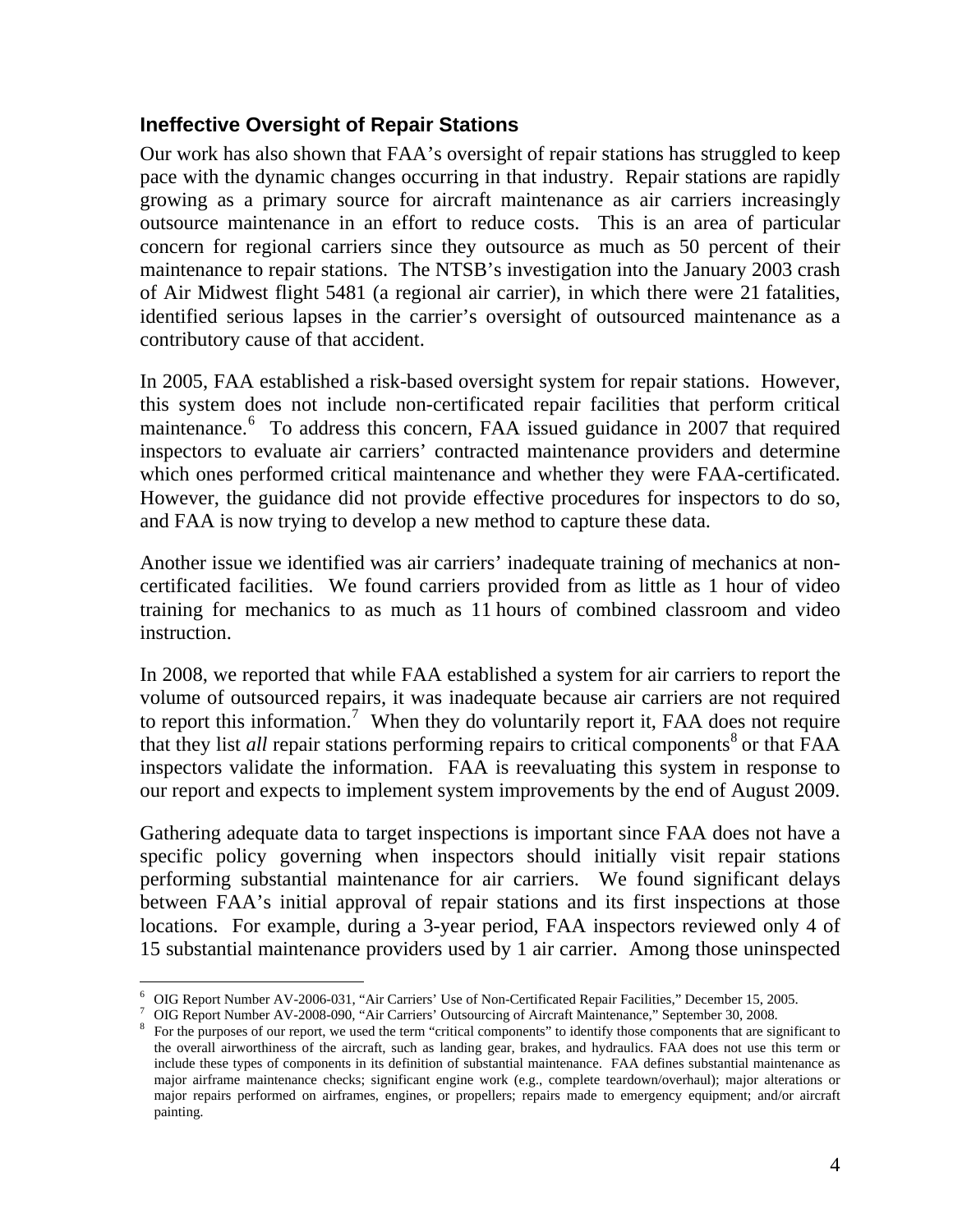was a major foreign engine repair facility that FAA inspectors did not visit until 5 years after it had received approval for carrier use—even though it had worked on 39 of the 53 engines repaired for the air carrier.

We again recommended that FAA develop and implement an effective system to determine how much and where critical maintenance is performed. In addition, FAA must ensure that inspectors conduct initial and follow–up inspections at substantial maintenance providers and perform detailed reviews of air carrier and repair station audits and corrective actions. In response to our report, FAA is reviewing its procedures for opportunities to strengthen its guidance. However, it does not expect to complete these reviews until the fourth quarter of this fiscal year.

## **Differences in Oversight of Aging Aircraft**

Following the December 2005 fatal crash of a regional airline, Chalks Ocean Airways, we identified vulnerabilities in FAA's oversight of aging aircraft. FAA rules require inspectors to perform aircraft inspections and records reviews, at least every 7 years, of each multi-engine airplane used in scheduled operations that is 14 years and older. However, the rule does not require a focus on airplane fatigue cracks or crack growth, and these deteriorations can only be detected through supplemental inspections (detailed engineering reviews). FAA requires only those operators using aircraft with 30 or more seats to perform supplemental inspections of areas susceptible to cracks and corrosion.

The Chalks aircraft involved in the crash did not receive a supplemental inspection because it was an outdated aircraft model that fell outside of this FAA requirement. Two months before the accident, FAA did a visual inspection and records review of the aircraft, and no structural issues were noted. However, the NTSB's subsequent investigation determined the probable cause of the accident was the in-flight failure and separation of the right aircraft wing due to fatigue cracking that went undetected by FAA and the air carrier's maintenance program. This incident shows that for those aircraft only covered under FAA's requirements for a visual inspection and records review, the structural integrity of the aircraft cannot be assured. We note that 27 regional operators in Alaska are not required to have any Aging Aircraft Programs.

FAA, Congress, and the aviation industry have made significant strides toward ensuring the structural integrity of aging aircraft. However, as operators continue to operate aircraft beyond their original design service goals, aging aircraft will continue to be an area that bears watching.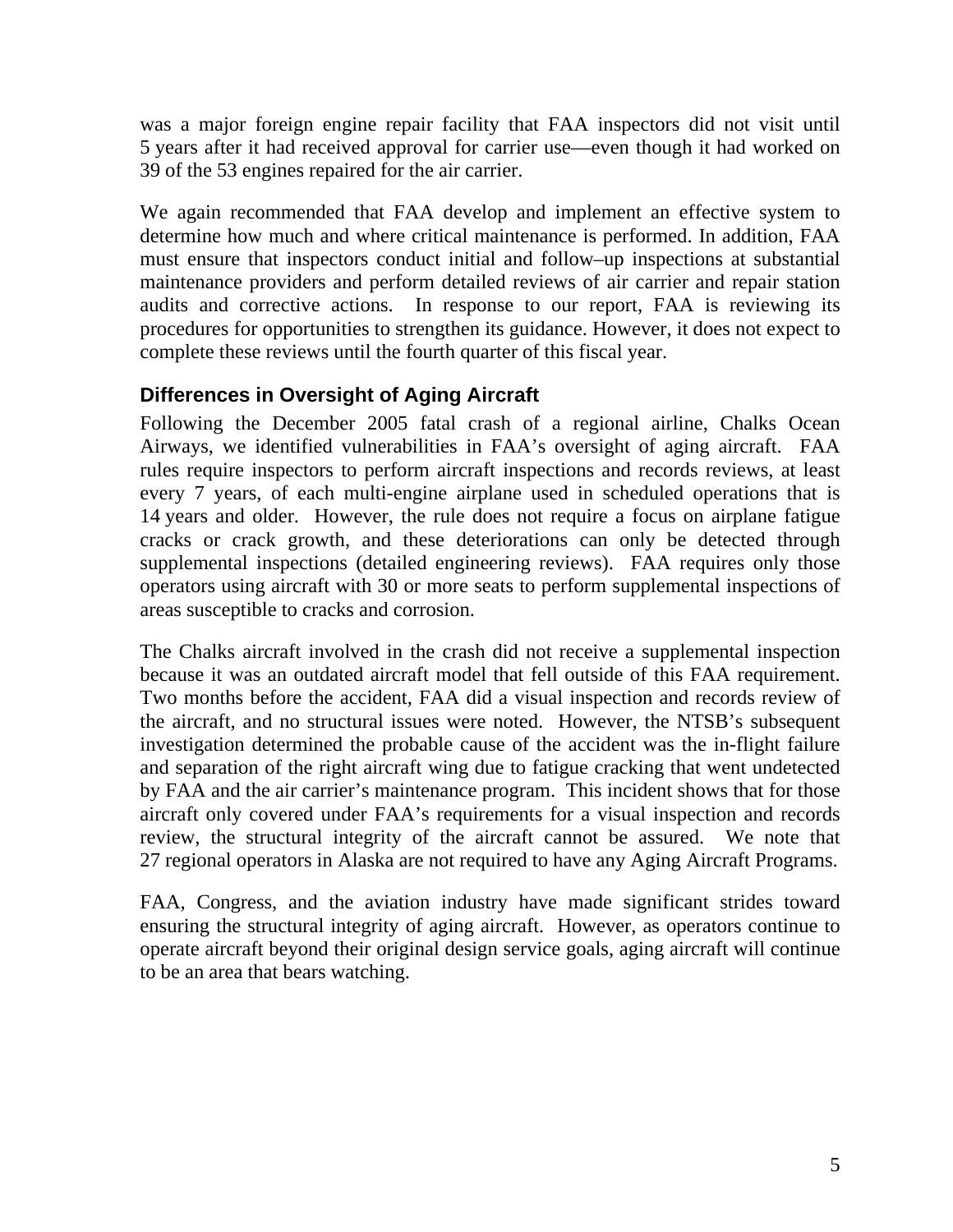### **Ineffective Utilization of the Aviation Safety Action Program**

We recently reported problems in how FAA utilizes ASAP.<sup>[9](#page-6-0)</sup> ASAP is a joint FAA and industry program intended to generate safety information by allowing aviation employees to self-report safety violations of regulations to air carriers and FAA without fear of reprisal through legal or disciplinary actions. When properly implemented, this program could provide valuable safety data to FAA. We found, however, that FAA's ineffective implementation and inadequate guidelines have allowed inconsistent use and potential abuse of the program. For example, we identified repetitive reports of safety violations indicating that pilot training may need to be strengthened at two air carriers we reviewed.

Further, FAA has limited the program's effectiveness because it has not devised a method to fully compile data reported through ASAP and analyze these data on a national level to identify trends. This impedes a primary intent of ASAP—to identify *precursors* of accidents or fatalities. While ASAP has proven highly beneficial to the airlines, FAA currently obtains only limited aviation safety data through the program for use in proactively identifying systemic safety issues. For example, FAA inspectors' quarterly reports of ASAP activity at participating carriers may only provide general information on the number—not the nature—of ASAP submissions for that quarter.

As a result of these issues, ASAP, as currently implemented, is a missed opportunity for FAA to enhance the national margin of safety. In addition, ASAP is not widely used by regional carriers. While major carriers view ASAP as an integral safety tool, 37 percent of large regional carriers do not participate in ASAP. In response to our report, FAA agreed to clarify ASAP guidance and establish a centralized system for the acquisition and analysis of ASAP and other safety-related information at a national level. We will continue to monitor FAA's progress in this area.

### **Mishandling Internal Reviews of Whistleblower Complaints**

 $\overline{a}$ 

Our work at SWA and Northwest Airlines  $(NWA)^{10}$  $(NWA)^{10}$  $(NWA)^{10}$  has identified systemic weaknesses in FAA's processes for conducting internal reviews and ensuring appropriate corrective actions. In the SWA case, FAA's internal reviews found, as early as April 2007, that the principal maintenance inspector was complicit in allowing SWA to continue flying aircraft in violation of an AD requiring inspections of aircraft for structural fatigue cracks. Yet, FAA did not attempt to determine the root cause of the safety issue nor initiate enforcement action against the carrier until November 2007.

<span id="page-6-0"></span><sup>9</sup> OIG Report Number AV-2009-057, "FAA Is Not Realizing the Full Benefits of the Aviation Safety Action Program," May 14, 2009.<br><sup>10</sup> OIG Report Number AV-2007-080, "FAA's Actions Taken To Address Allegations of Unsafe Maintenance Practices at

<span id="page-6-1"></span>Northwest Airlines," September 28, 2007.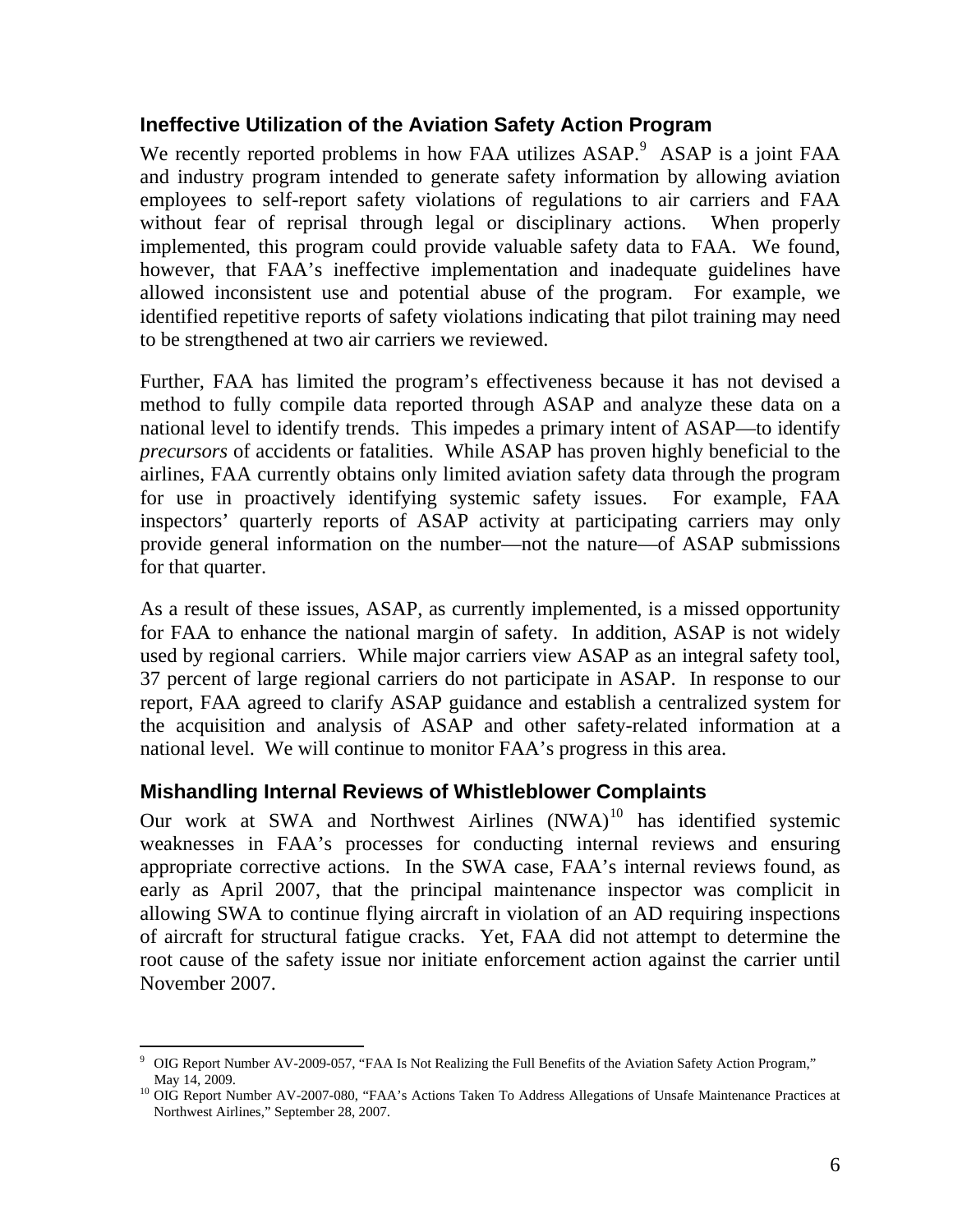At NWA, FAA's reviews of an inspector's safety concerns were limited and also overlooked key findings identified by other inspectors, such as findings related to mechanics' lack of knowledge or ability to properly complete maintenance tasks and documentation. Although FAA found that some of the inspector's safety concerns were valid, FAA informed him that all of his concerns lacked merit.

We also have concerns regarding FAA's failure to protect employees who report safety issues from retaliation by other FAA employees. At both SWA and NWA, we found that FAA managers reassigned experienced inspectors who reported safety concerns to office duties, after an alleged complaint from the airline, and restricted them from performing oversight on carrier premises. Both the SWA and NWA cases demonstrate that FAA must pursue a more reliable internal review process and protect employees who identify important safety issues.

Given the vulnerabilities surrounding FAA's national program for risk-based oversight, ASAP implementation, and protection of whistleblowers, we have made a series of recommendations. Key actions needed from FAA include the following:

- Develop a national review team that conducts periodic reviews of FAA's oversight of air carriers.
- Periodically rotate supervisory inspectors to ensure reliable and objective air carrier oversight.
- Require that its post-employment guidance include a "cooling-off" period when an FAA inspector is hired at an air carrier he or she previously inspected.
- Establish an independent organization to investigate safety issues identified by its employees.

In response, FAA has developed a proposed rule requiring a "cooling-off" period for its inspectors. However, FAA still needs to address our remaining recommendations to demonstrate its commitment to effective oversight. We will continue our efforts to examine FAA's oversight of the aviation industry and will keep this Subcommittee apprised of our progress as well as other actions FAA should take to ensure safety.

# **OPERATIONAL DIFFERENCES BETWEEN REGIONAL AND MAINLINE CARRIERS**

As mainline carriers continue to cut their capacity in response to the current economic downturn, regional airlines constitute an increasingly important proportion of operations in the U.S. National Airspace System. Today, regional flights represent one half of the total scheduled flights across the country, and regional airlines provide the only scheduled airline service to more than 400 American communities. Additionally, regional airlines provide passenger air service to communities without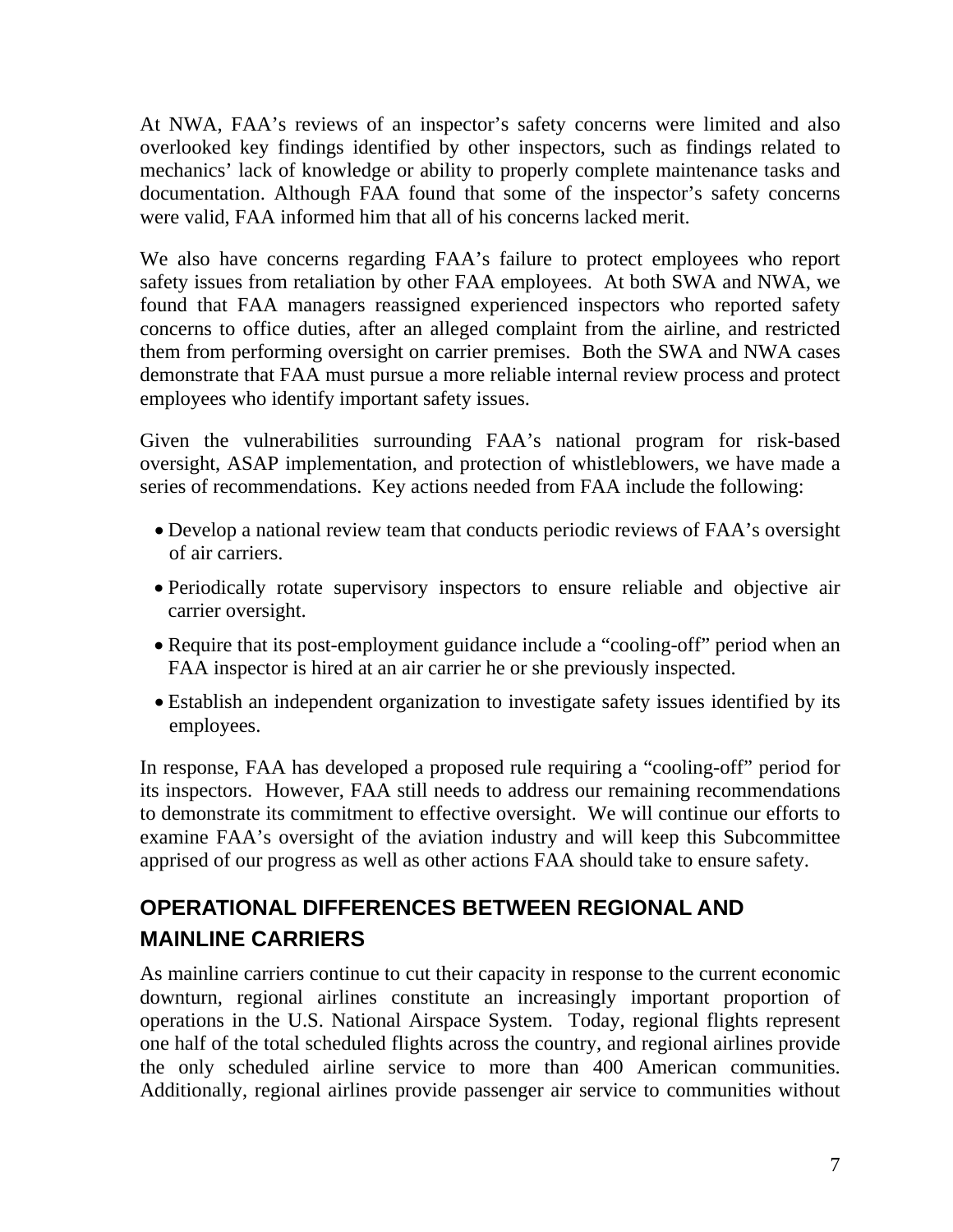sufficient demand to attract mainline service. Regional carriers tend to fulfill two roles: (1) delivering passengers to the mainline airline's hubs from surrounding communities and (2) increasing the frequency of service in mainline markets during times of the day or days of the week when demand does not warrant use of large aircraft.

These smaller airlines typically conduct business as feeder airlines, contracting with a [major airline](http://en.wikipedia.org/wiki/Major_carrier) and [operating under their brand name](http://en.wikipedia.org/wiki/Doing_business_as) in what is essentially a domestic code share arrangement. Code sharing is a marketing arrangement in which one air carrier sells and issues tickets for the flight of another carrier as if it were operating the flight itself. Under both international and domestic code share agreements, a passenger buys a ticket from one carrier, but the actual travel for all or a portion of the trip could be with another carrier's aircraft and crew. For example, Colgan flight 3407 was operating as a Continental Connection flight.

We reported 10 years ago on carriers' growing use of international code share agreements as a means to increase profit while expanding their network and offering passengers more seamless and efficient international travel services.<sup>[11](#page-8-0)</sup> While such agreements were beneficial, we reported that safety was not treated as a major factor in the Department's code share approval process, and FAA did not take an active role in the approval or oversight of these agreements.

Domestic code shares between major and regional carriers follow a similar business model, with the focus on a more seamless travel experience. However, a significant difference is that FAA certificates and oversees both parties to these agreements. Yet, according to industry sources, FAA has no role in the contractual agreements. This is a potential concern since the safety implications of these agreements are unknown. We are examining this issue as part of the review you requested, Mr. Chairman.

Last month's NTSB hearing brought to light the need to closely examine the regulations governing pilot training and rest requirements and the oversight necessary to ensure their compliance. This is a particular concern at regional carriers since the last six fatal Part 121 accidents involved regional air carriers (see table 1 below), and the NTSB has cited pilot performance as a potential contributory factor in four of those accidents.

<span id="page-8-0"></span> <sup>11</sup> OIG Report Number AV-1999-138, "Aviation Safety Under International Code Share Agreements," September 30, 1999.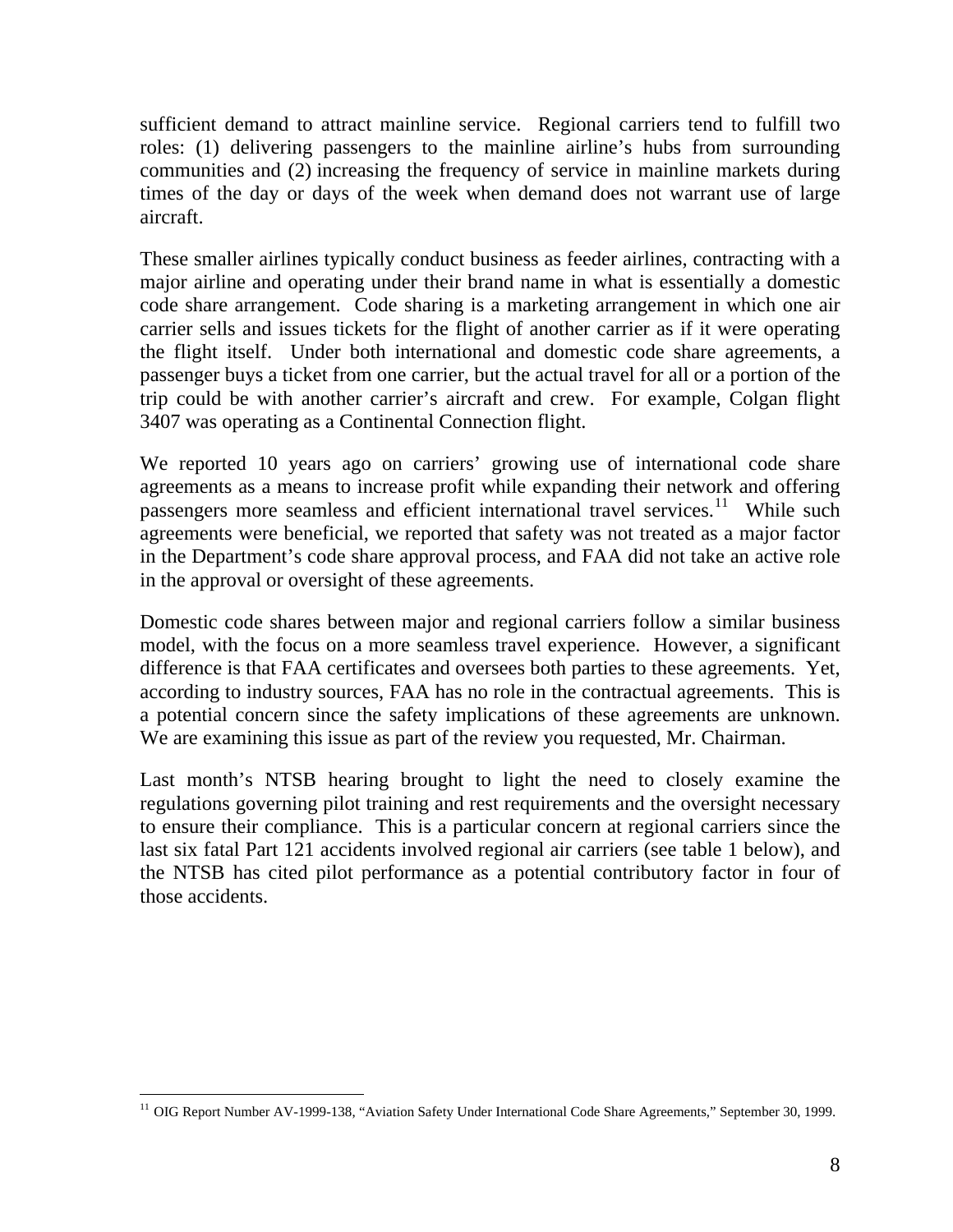| <b>Accident</b><br><b>Date</b> | <b>Regional Carrier</b>                                                         | <b>Accident Site</b> | <b>Fatalities</b> | <b>Potential Factors</b>                                                                                  |  |
|--------------------------------|---------------------------------------------------------------------------------|----------------------|-------------------|-----------------------------------------------------------------------------------------------------------|--|
| 12-Feb-09                      | <b>Colgan Air Inc</b><br>(DBA <sup>®</sup> Continental<br>Connection)           | Buffalo, NY          | 50                | Not yet determined. Training and<br>pilot fatigue issues have been<br>raised.                             |  |
|                                |                                                                                 |                      |                   |                                                                                                           |  |
| 27-Aug-06                      | <b>Comair Inc.</b><br>(DBA Delta<br>Connection)                                 | Lexington, KY        | 49                | Pilot performance, non-pertinent<br>conversation during taxi.                                             |  |
|                                |                                                                                 |                      |                   |                                                                                                           |  |
| 19-Dec-05                      | <b>Flying Boat Inc</b><br>(DBA Chalks<br>Ocean Airways)                         | Miami, FL            | 20                | Deficiencies in the company's<br>maintenance program.                                                     |  |
|                                |                                                                                 |                      |                   |                                                                                                           |  |
| 19-Oct-04                      | Corporate<br>Airlines (now<br>Regions Air)                                      | Kirksville, MO       | 13                | Pilots' unprofessional behavior<br>during the flight and fatigue.                                         |  |
|                                |                                                                                 |                      |                   |                                                                                                           |  |
| 14-Oct-04                      | <b>Pinnacle Airlines</b><br>(DBA Northwest)<br>Airlink)<br>repositioning flight | Jefferson City, MO   | $\overline{2}$    | Pilots' unprofessional behavior,<br>deviation from standard operating<br>procedures, and poor airmanship. |  |
|                                |                                                                                 |                      |                   |                                                                                                           |  |
| 8-Jan-03                       | <b>Air Midwest</b><br>(DBA US Airways<br>Express)                               | Charlotte, NC        | 21                | Deficiencies in company's<br>oversight of outsourced<br>maintenance.                                      |  |

*Table 1. Part 121 Accidents Involving Regional Carriers* 

\*Doing Business As (DBA)

In addition to these accidents, there were two, non-fatal accidents in 2007 involving regional air carriers. In both of these accidents, the NTSB concluded that pilot fatigue was a contributing factor.

While we have had only a short time to address the joint request from the Committee and Subcommittee to examine these issues, we have identified operational differences between regional and mainline carriers. These include differences in operations and flight experience and potential differences in pilot training programs. Our review will examine FAA's role in determining whether air carriers have developed programs to ensure pilots are adequately trained and have sufficient experience to perform their responsibilities.

## **Differences in Operations, Pilot Fatigue, and Flight Experience**

Regional carriers typically perform short and medium hauls to hub airports. This could result in many short flights in 1 day for a pilot with a regional air carrier. While there have been multiple studies by agencies such as the National Aeronautics and Space Administration that concluded that these types of operations can contribute to pilot fatigue, FAA has yet to revise its rules governing crew rest requirements.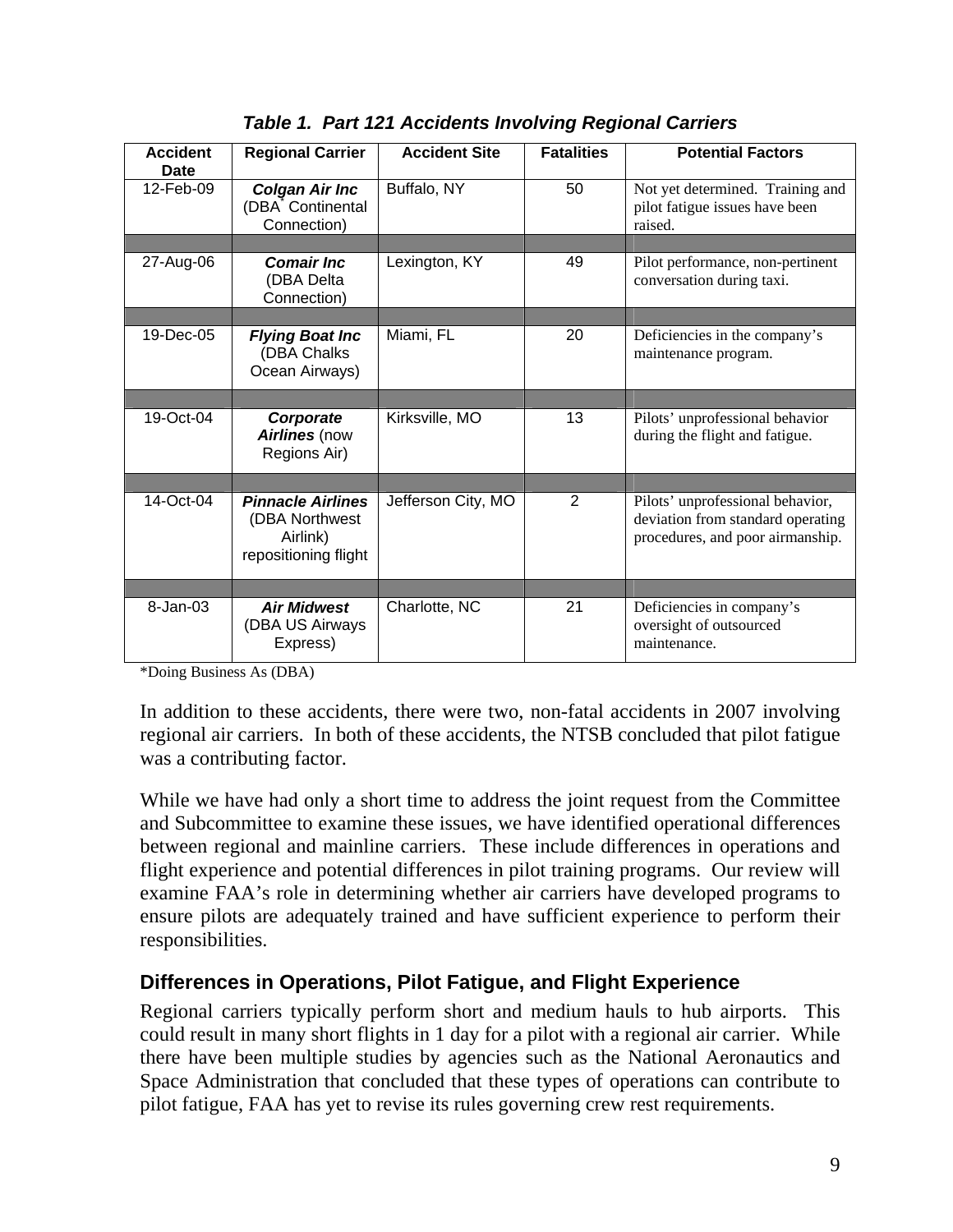FAA last attempted to significantly revise flight duty and rest regulations in 1995, but the rule was never finalized and little or no action has been taken since then. Yet, pilot fatigue remains high on NTSB's list of most wanted safety improvements. As we begin our audits in response to the Committee's and Subcommittee's request, we will evaluate these operations, their potential effects on pilot fatigue, and FAA's oversight of air carrier programs established to meet the current flight and duty rest regulations.

Coupled with potential fatigue issues, another defining factor of regional air carriers is that their pilots tend to have less experience than pilots with mainline air carriers. Generally, pilots are primarily interested in using regional air carrier experience as a stepping stone to the more lucrative pay at a major air carrier. We will also address the potential impact this issue could have on safety during our pending audit.

## **Potential Differences in Training Programs**

To fly for a regional or mainline air carrier, a pilot must have a commercial pilot's license, at a minimum. To obtain a commercial pilot's license, a candidate must have at least 250 hours of flight time. However, many air carriers require more stringent licensing requirements and may require pilots to have an Airline Transport Pilot's license, which requires a minimum of 1,500 flight hours.

Once pilots have been hired by an air carrier, they are required to undergo training provided by the airline that has been approved by FAA and meets certain minimum requirements. Every Part 121 certificate holder, which includes all scheduled operations with aircraft seating 10 or more passengers, must establish and implement a training program that ensures each crewmember is adequately trained to perform his or her assigned duties. FAA regulations only provide general subjects to be covered during various training phases and minimum hours for the different training phases. The broad language in the regulations leaves air carriers significant latitude in formulating their training programs.

Additionally, air carrier training programs must be approved by the carrier's FAA inspector. However, the lack of more specific requirements in the regulations may hinder FAA inspectors' ability to determine whether air carriers' established programs will ensure crewmembers are "adequately" trained. As we delve deeper into this issue in our upcoming audit, we will analyze more closely the degree of variance of air carrier training programs.

FAA regulations also provide different instructional hour requirements for different types of aircraft. For example, pilots of piston engine aircraft are only required to have 64 hours of initial ground training, and those flying turbo-propeller powered aircraft must have 80 hours. Jet aircraft pilots must have 120 hours of initial ground training, or 50 percent more than turboprops, as shown in table 2 below.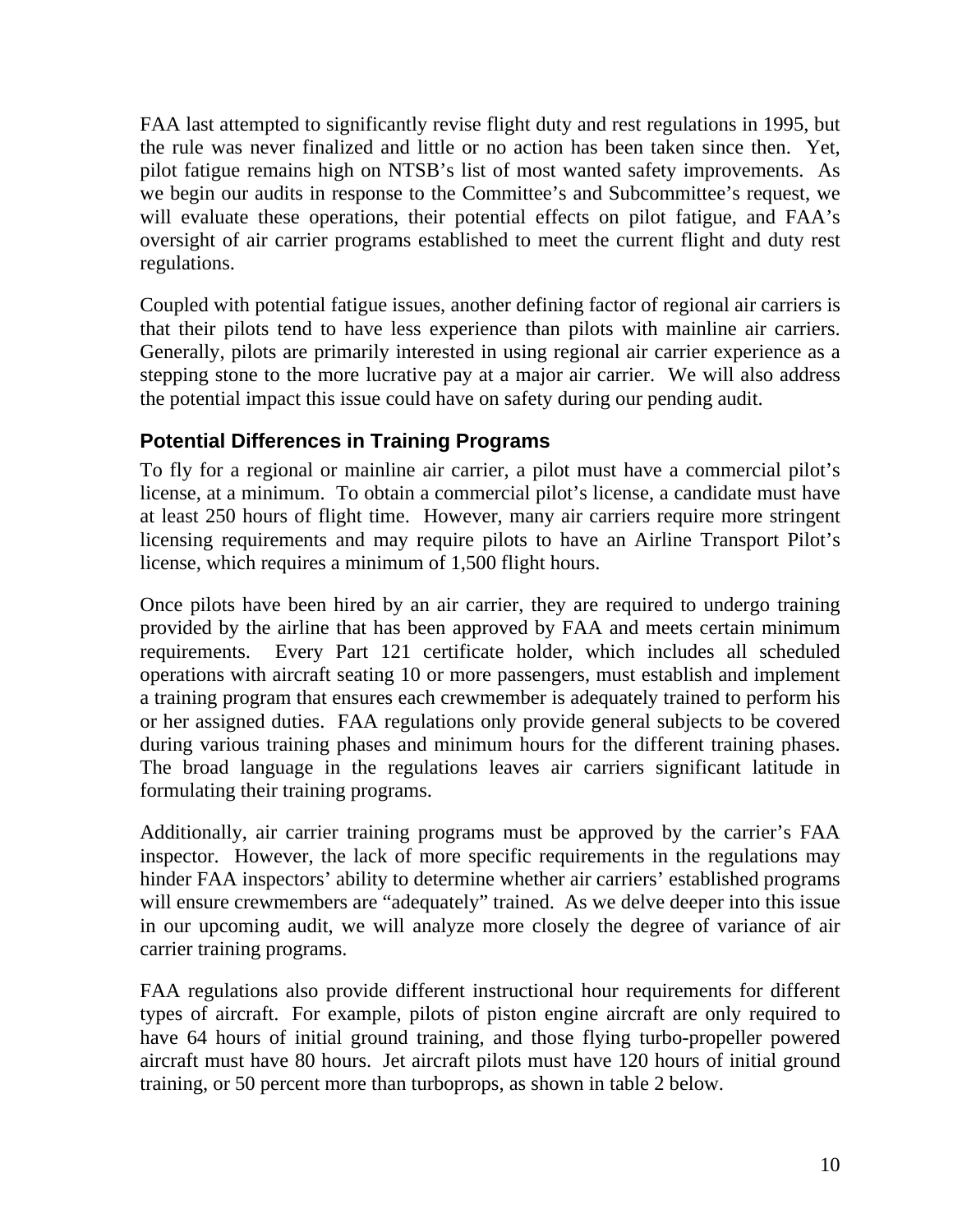| <b>Training Type</b>   | <b>Piston Engine</b> | <b>Turboprop</b> | <b>Turbojet</b> |
|------------------------|----------------------|------------------|-----------------|
| <b>Initial Ground</b>  | 64                   | 80               | 120             |
| Training               |                      |                  |                 |
| Pilot-In-              | 10                   | 15               | 20              |
| Command Initial        |                      |                  |                 |
| $In$ - <i>Flight</i>   |                      |                  |                 |
| Training &             |                      |                  |                 |
| Practice               |                      |                  |                 |
| Recurrent              | 16                   | 20               | 25              |
| <b>Ground Training</b> |                      |                  |                 |

*Table 2. Air Carrier Training Hour Requirements by Aircraft Type* 

Similar differences in instructional hours are found among in-flight and recurrent training requirements. Other turboprop crewmembers, such as flight attendants and dispatchers, are also required to receive fewer instructional hours of training than the crewmembers of jet aircraft. The differences in instructional hours for turboprops are significant distinctions because 23 percent of regional aircraft are turboprop aircraft and 24 percent of U.S. airports receive scheduled air service only from turboprop aircraft operations. Colgan flight 3407 was a turboprop aircraft.

While we need to complete additional work in this area, we are also concerned that the broad language of the requirements could result in wide variances between air carrier training programs. We will further focus our efforts on these differences and their potential impact on safety.

# **OIG PLANS FOR ADDRESSING NEW WORK ON FAA SAFETY OVERSIGHT**

The NTSB's recent hearing regarding the Colgan accident included evidence suggesting that pilot training and fatigue may have contributed to the crash. We are in preliminary stages of our review requested by the Committee and Subcommittee and would like to take this opportunity to discuss our overall approach.

We are executing this engagement in three stages. The first review concentrates on several aspects of pilot training. These include standards for certification of pilot training; frequency of training on new technologies; and FAA's oversight of training (including use of simulators) and pilot qualifications. As part of this review, we are specifically examining training for regional pilots on the various types of aircraft since these carriers operate a wide variety of aircraft, including turboprop and regional jets. We are also reviewing FAA's January 2009 proposed rulemaking on pilot training and evaluating its potential impact on air carrier training programs at both mainline and regional carriers. Currently, the comment period on the proposed rule has been extended to the end of August 2009.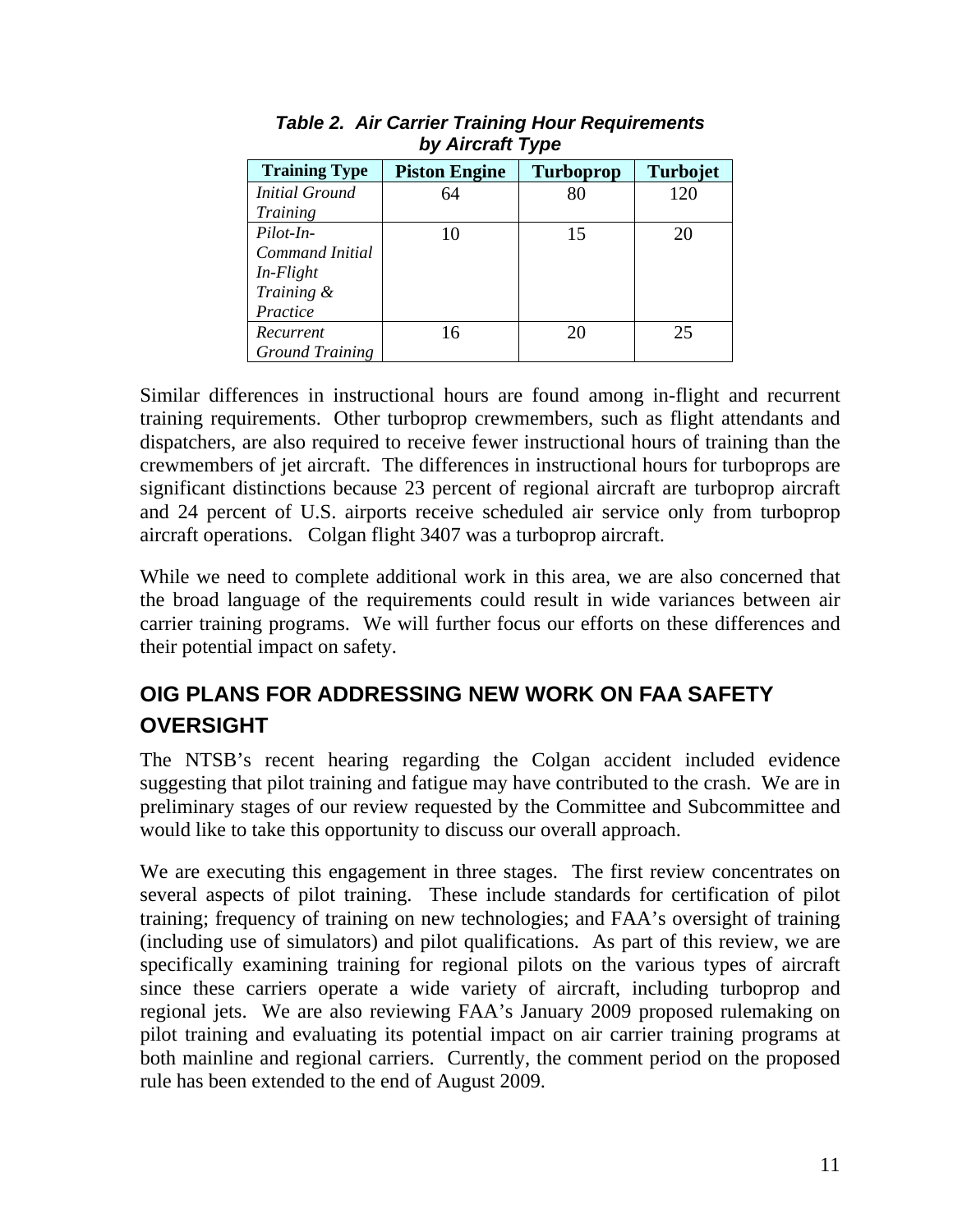Our second review concentrates on regulations covering pilot rest requirements and domicile and duty locations. The third review comprises a statistical analysis to determine if there is a correlation between accidents and pilot experience and compensation. As always, Mr. Chairman, we will adjust the focus of our reviews to address any other specific concerns that the Committee or Subcommittee may identify.

# **CONCLUSION**

The importance of airline safety is critical to the Department and the flying public. We will continue to do our part in advancing the Department's goal of one level of safety. While all stakeholders are committed to getting it right, our work has identified a number of significant vulnerabilities that must be addressed. This will require actions in areas FAA has already targeted for improvement as well as other areas where FAA will need to revisit differences in standards and regulations and rethink its approach to safety oversight.

That concludes my statement, Mr. Chairman, I would be happy to address any questions you or other Members of the Subcommittee may have.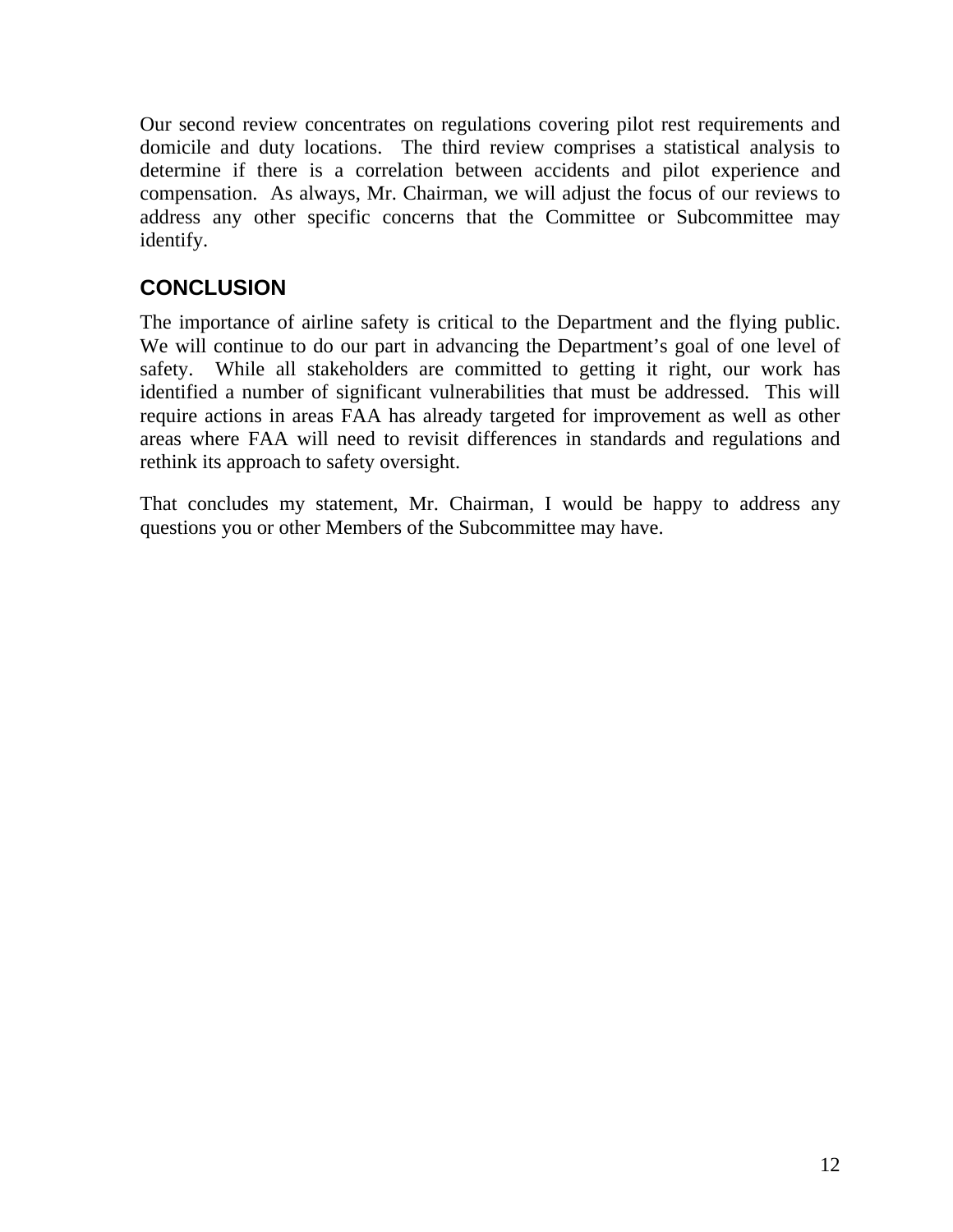The following pages contain textual versions of the graphs and charts found in this document. These pages were not in the original document but have been added here to accommodate assistive technology.